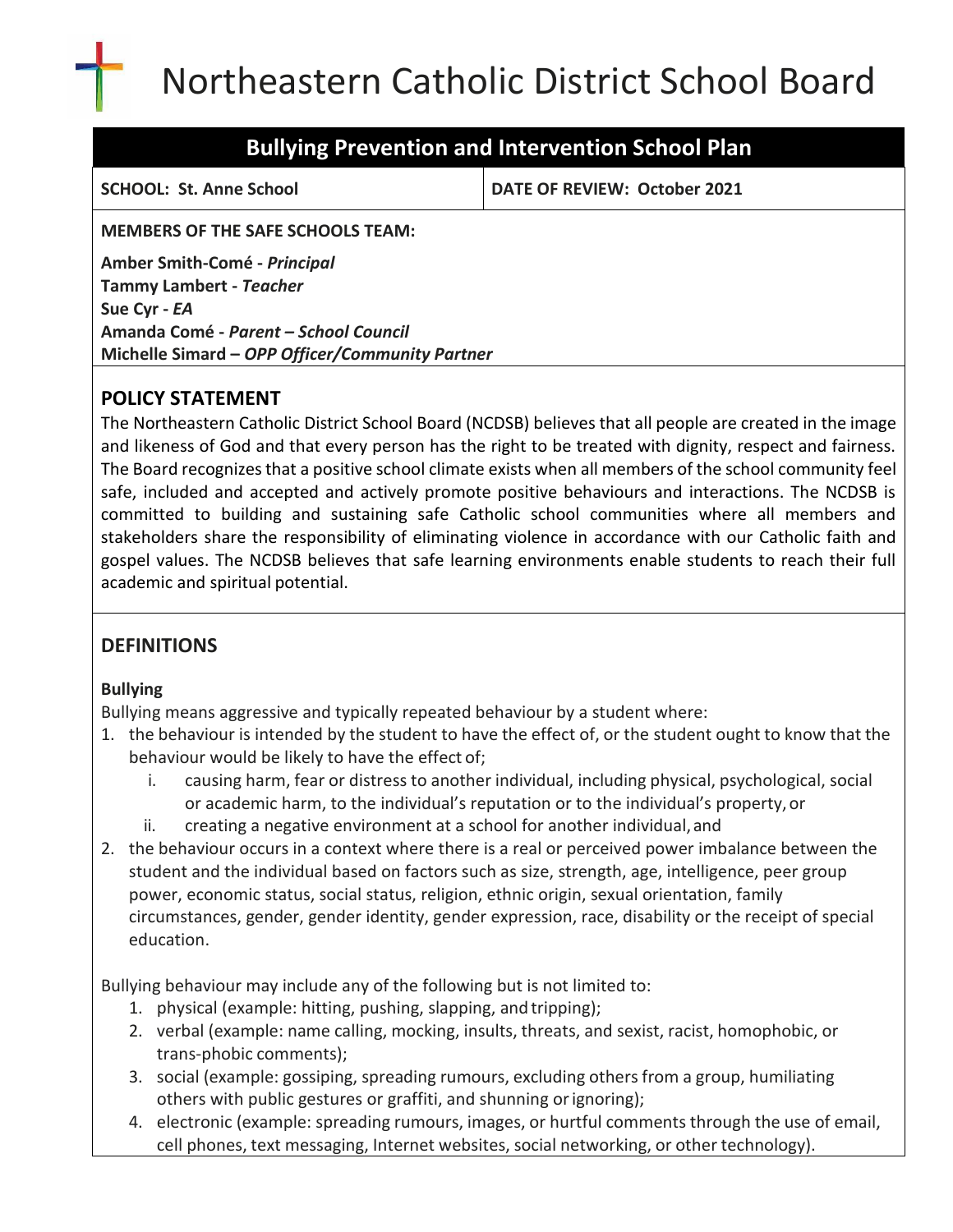#### **Cyber Bullying**

Cyber-bullying includes bullying by electronic means, which may include:

1. creating a web page or a blog in which the creator assumes the identity of another person;

2. impersonating another person as the author of content or messages posted on the internet;

communicating material electronically to more than one individual or posting material on a website that may be accessed by one or more individuals.

## **AWARENESS STRATEGIES**

School climate surveys are completed a minimum of every two years and results are shared publicly. Our next school climate survey is scheduled during the 2021-2022 school year.

- The Code of Conduct is reviewed and shared with a broad range of stakeholders on an annual basis. Ongoing communication of expected behaviours, including a focus on defining bullying, is accomplished through morning announcements, CYW visits and programming, parent communications through newsletters, council meetings andactivities.
- Bullying Prevention week is celebrated actively by the Board and its schools, beginning the third Sunday in November. This year we plan to:
	- Have all students develop and commit to an anti-bullying pledge bulletin board to display pledge and traced hands signed by each student.
	- Launch a Kindness Super Hero challenge school wide.
	- Create anti-bullying posters to be displayed throughout the school that will define the different types of bullying, including cyber-bullying for intermediategrades.
	- Have students make a pink bracelets thread with a heart bead to wear as a reminder to be kind to one another.
	- Students and staff will wear blue on the Friday of Bully Prevention week to promote peace and safety ("Be the Change").
- Allschools have Safe Schools Teams who review school-based data to identify areas of concern related to bullying, and implement strategies to reduce incidences and provide ongoing support and learning for students.

# **PREVENTATIVE STRATEGIES AND PROGRAMS**

## **Student and Classroom Level**

- Provide opportunities for students to talk about bullying and define unacceptable behaviours.
- Involve students in establishing classroom rules to prevent bullying and to support a positive and welcoming classroom environment.
- Provide and regularly reinforce clear expectations for appropriate student behavior.
- Reward positive behaviour as a reinforcement strategy.
- Consistently enforce school-wide rules and practices to promote positivebehaviour.
- Communicate regularly with parents to reinforce expectations.
- Connect with parents/guardians when inappropriate behaviouroccurs.
- Develop individual intervention plans for students as needed, with the support of various school personnel.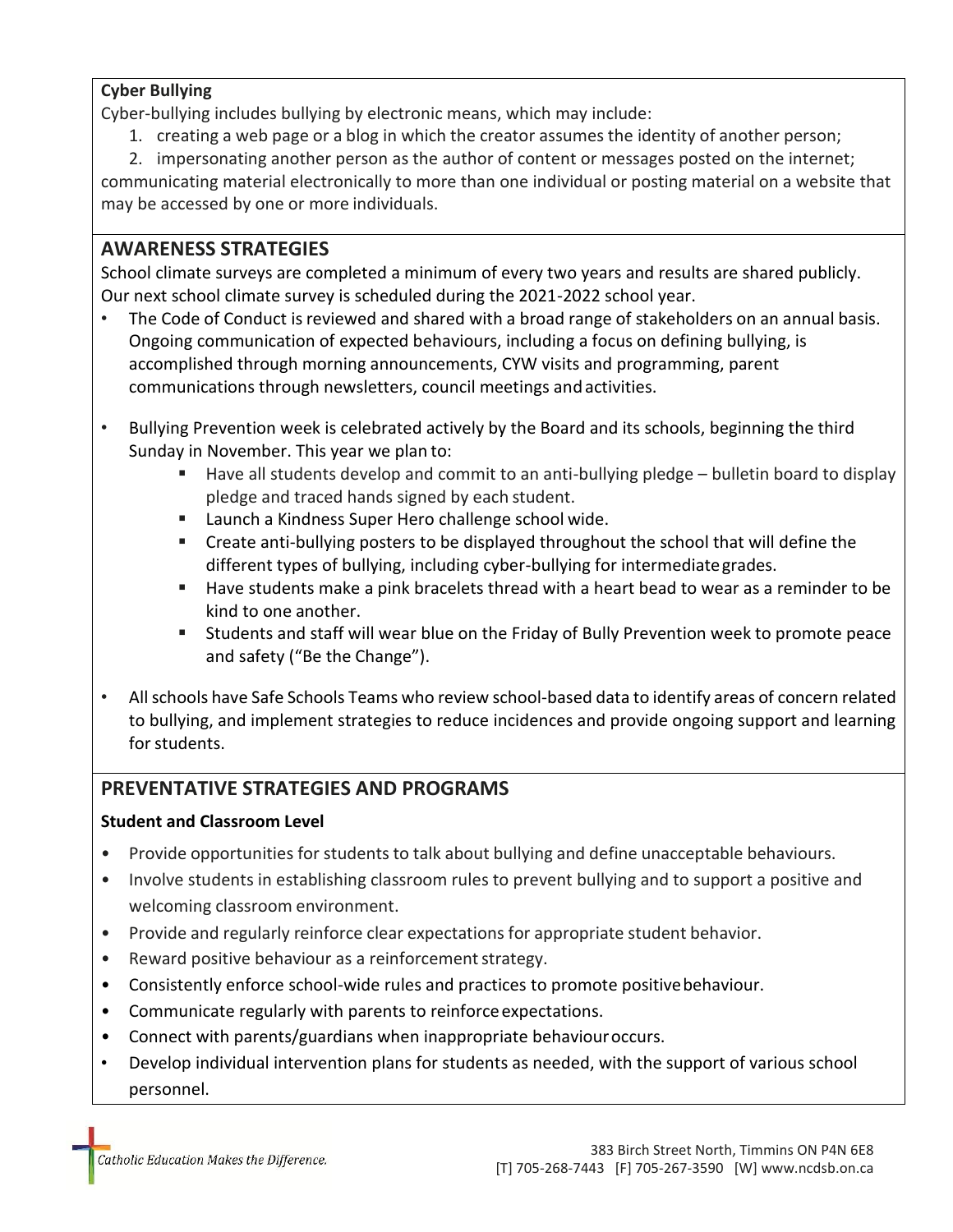- Embed the principles of respect, equity and inclusive education through curriculum resources and classroom practices, including links to the Ontario Catholic Graduate Expectations.
- Support social-emotional learning to build and practices healthy relationship skills through various classroom activities and events, including the active exploration and celebration of the NCDSB Virtues program.
- Connect with community partners to offer unique learning experiences to students in support of establishing social-emotional learning skills and healthy relationships (i.e. Roots of Empathy).

#### **School and Community Level**

- Establish and regularly communicate school rules regarding behaviour, including a school Code of Conduct that is shared with students, staff, parents, and community members.
- Establish a Safe Schools Team who reviews local school data and develops bullying prevention and intervention plans.
- Provide training for staff on a variety of themes including responding and reporting to incidents, and identifying and responding to bullying behaviour.
- Conduct school climate surveys and use the data to celebrate progress and establish future goals.
- Review and refine the school's student supervision plan, ensuring known areas of concern are appropriately addressed.
- Actively explore and celebrate the NCDSB Virtues with school-based activities andevents.
- Develop a variety of community partnerships to support school programs, including those that promote the development of healthy relationships and foster Catholic faith development.
- Create and promote a safe process for reporting bullying, and ensure all school community members are aware of the process.
- Support student-lead initiatives, activities, and co-curricular clubs that intend to reduce bullying, promote well-being, and demonstrate equity and inclusivity (i.e. Anti-bullying pledges, Pink Shirt Day, P.A.L.S. Playground Program, GSA – Gay-Straight Alliance, etc.).
- Establish opportunities for student recognition to celebrate positive contributions to the school community (i.e. NCDSB Virtues awards, student leadership awards,etc.).

# **INTERVENTION AND SUPPORT STRATEGIES**

Reporting incidents of bullying is the responsibility of all students and staff. Reported incidents of bullying will be investigated and addressed through the teacher and/or principal/vice-principal.

- Incidents of bullying will be followed up with the students involved and their parents/guardians, the students' teachers, and other school staff and community partners whereappropriate.
- In line with school board procedures, when addressing incidents of bullying, a progressive discipline approach will be applied, which could include the following for students who engage in bullying:
	- review of expectations;
	- written work assignment with a learning component relevant to the behaviour;
	- direct skills instruction, with opportunities to practice and receive feedback;
	- peer mentoring;
	- detention: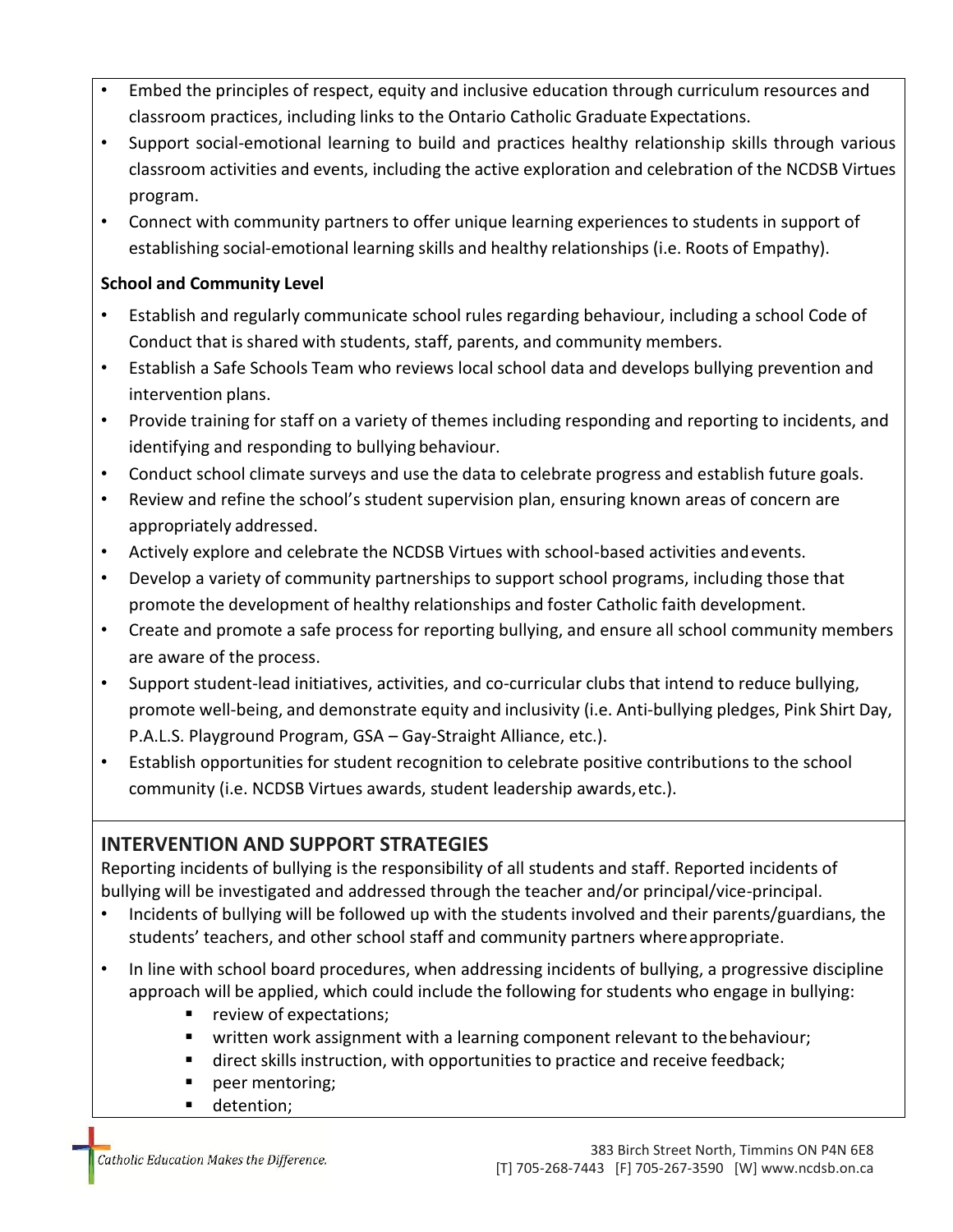- peer mediation;
- restorative justice;
- referrals for consultation;
- classroom or school transfer;
- suspension;
- expulsion.
- Students who engage in bullying, who have been bullied, or may have witnessed or been affected by bullying will receive support from the school, which may include but is not limited to the following:
	- **D** One on one and/or group meetings;
	- D Learning opportunities;
	- **Restorative justice;**
	- **D** Contracts or behaviour plans;
	- $\Box$  Referrals to board-based supports and services and/or community partners.

# **RESOURCES**

#### **Northeastern Catholic District School Board Resources**

[NCDSB Policy E-4 Safe Schools](https://www.ncdsb.on.ca/policy/POLICY%20MANUAL%202013/New%20Section%20E%20-%20Education%2C%20Schools%2C%20%26%20Students/E-34%20Safe%20Schools.pdf)

NCDSB Procedure APE-020 Safe Schools: Code of Conduct NCDSB Procedure APE 021 Safe Schools: Bullying Prevention and Intervention NCDSB Procedure APE 022 Safe Schools: Promoting Positive Student Behaviour

[NCDSB Mental Health Resources](https://www.ncdsb.on.ca/mental-health-resourcess.php)

#### **Provincial and National Resources**

Ministry of Education Safe and Accepting Schools <http://www.edu.gov.on.ca/eng/parents/safeschools.html>

Policy/Program Memorandum No.144: Bullying Prevention and Intervention <http://www.edu.gov.on.ca/extra/eng/ppm/144.pdf>

Policy/Program Memorandum No.145: Progressive Discipline and Promoting Positive Student Behaviour <http://edu.gov.on.ca/extra/eng/ppm/145.pdf>

Ontario's Equity and Inclusive Education Strategy [www.edu.gov.on.ca/eng/policyfunding/equity.pdf](http://www.edu.gov.on.ca/eng/policyfunding/equity.pdf)

The Promoting Relationships & Eliminating Violence Network (PREVNet) [www.prevnet.ca/](http://www.prevnet.ca/)

We All Belong

<http://www.copahabitat.ca/en/bullying/bullying-capsules>

Bullying – We Can All Help To Stop It <https://www.ontario.ca/page/bullying-we-can-all-help-stop-it>